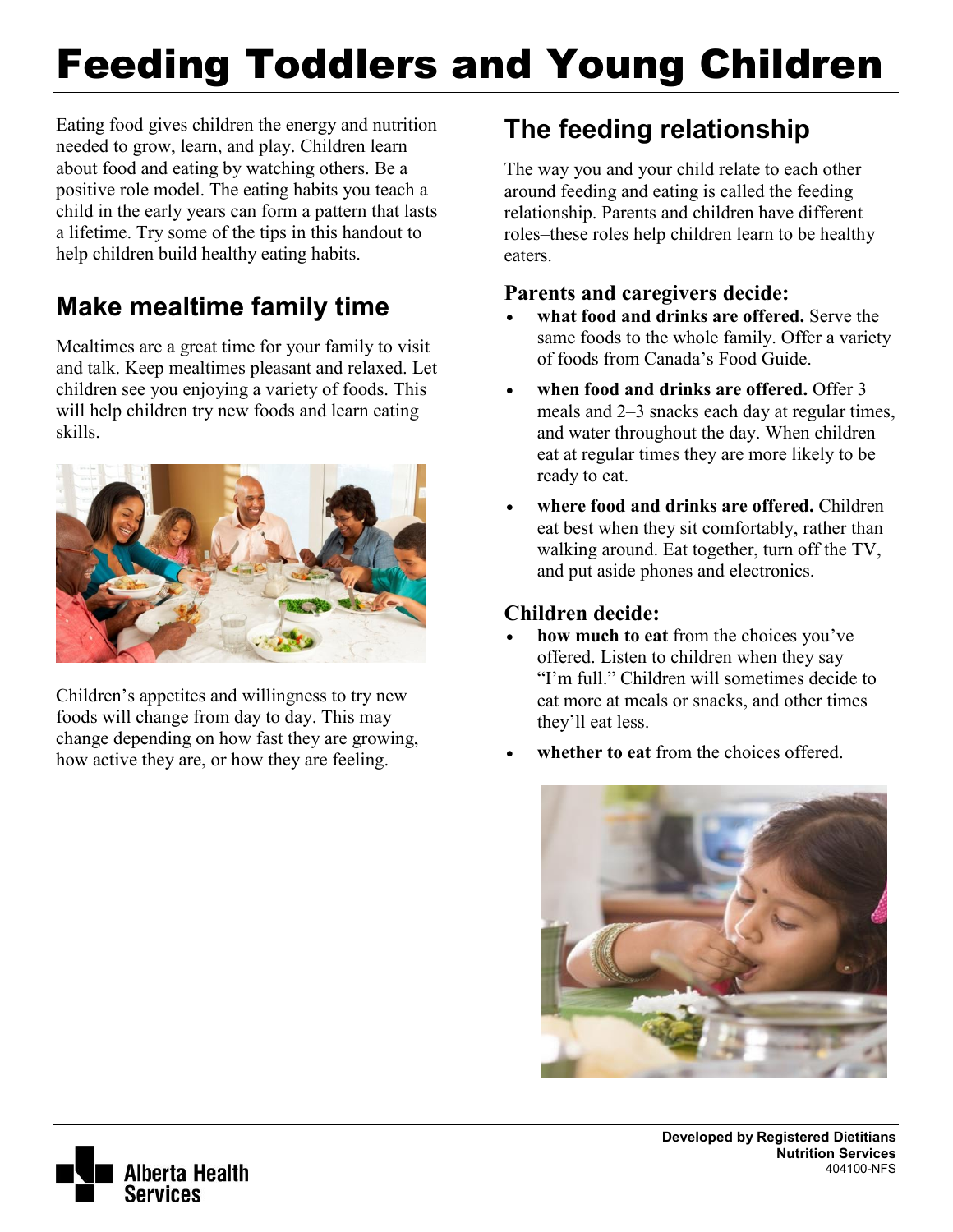## **Plan regular meal and snack times**

Knowing that meals and snacks are at regular times may help children feel safe about eating. They won't worry when their next meal or snack will be served.

- Plan meals and snacks 2–3 hours apart. This will help children feel ready to eat at meals and snacks.
- Allow about 20–30 minutes to eat meals and 10–15 minutes to eat snacks. If the food is not eaten within this time, let your child leave the table.
- If your child asks to eat between regular meals and snacks, offer water and reassure them that they can eat at the next meal or snack time.
- If your child asks to drink between meals and snacks, offer water.

## **Sometimes new foods take time**

Children may not like new foods right away. Offer new foods many times, prepared in different ways. Include foods that your family likes to eat along with new foods. Be patient and let your child explore new foods. They may need to see, touch, smell, and taste a new food many times before eating it. It may take 15 or more tries at different times before a child accepts a new food.



## **Patience works better than pressure**

Offer healthy foods and let children decide how much to eat. Children will be more likely to enjoy new foods and eat well when eating is their own choice. Do not use food to trick, bribe, punish, or reward. Children may have negative feelings about eating if they are pressured.

## **Let children help**

Children may be more likely to try foods they help make. Even young children can help in some way to make a meal. Give them small jobs to do, like washing vegetables or mixing a salad.

## **Children learn by serving themselves**

Let children pick which foods to put on the plate from the foods served. Teach them to take small amounts at first. Tell them they can have more if they are still hungry.



## **Think beyond a single meal or snack**

Once in a while a child may eat little or nothing at a meal or snack. This is natural. Over time, children usually adjust what they eat at other meals and snacks.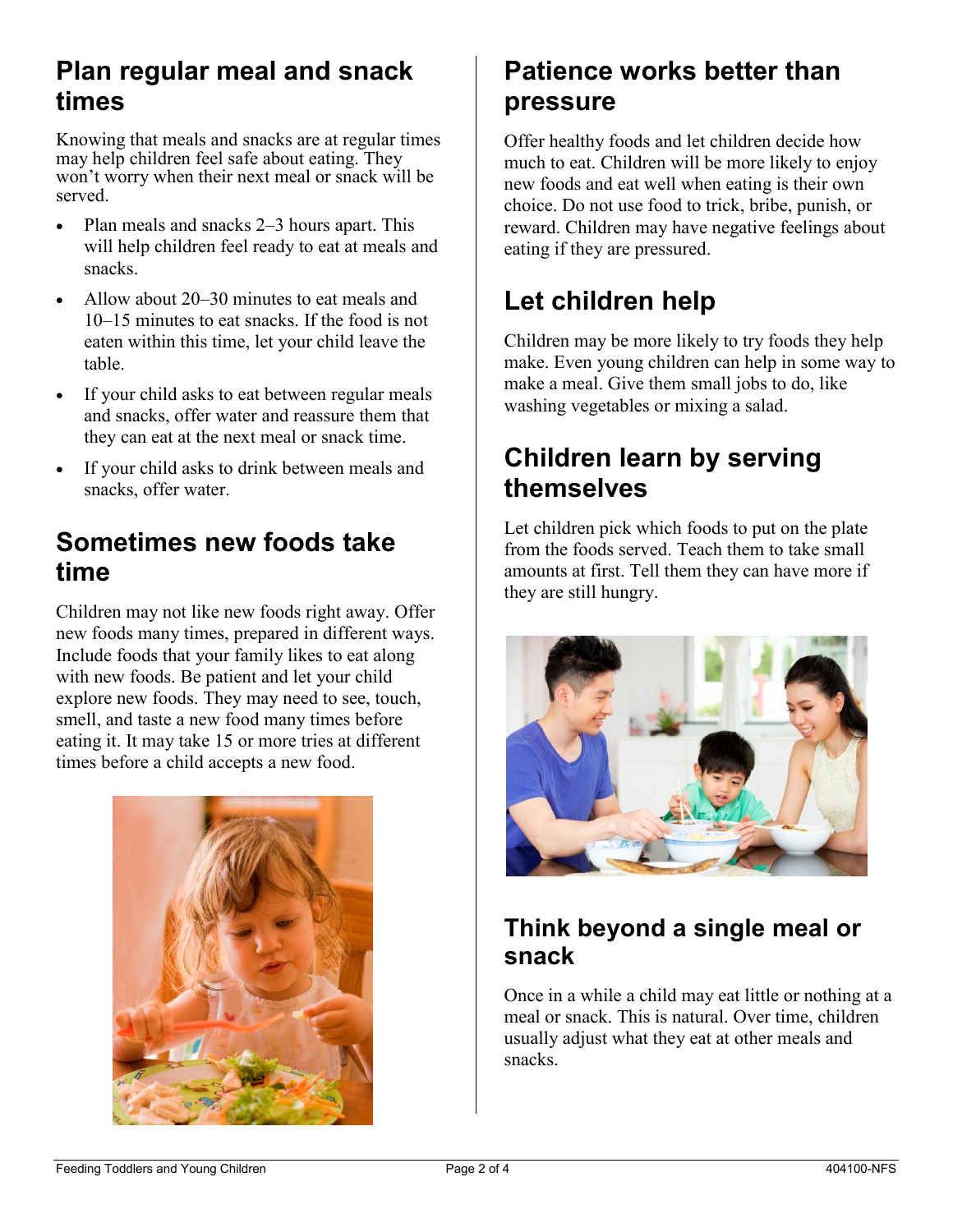## **Common eating habits**

You may have concerns about a child's eating habits. It can be hard to know what to expect from one day to the next. The chart below has some ideas that might help for common eating behaviours. If you still have concerns after trying the ideas in this handout, contact your healthcare provider.

| <b>Eating behaviour</b>                                          | Ideas that may help:                                                                                                                                                                                                                                                                                                                                                                                                                                                                                                                                                                         |
|------------------------------------------------------------------|----------------------------------------------------------------------------------------------------------------------------------------------------------------------------------------------------------------------------------------------------------------------------------------------------------------------------------------------------------------------------------------------------------------------------------------------------------------------------------------------------------------------------------------------------------------------------------------------|
| <b>Refuses meal or</b><br>snack                                  | • Focus on the meal and time spent together rather than how much food is eaten.<br>Listen to your child when they say, "I'm full." Your child's appetite may change<br>every day.<br>• If your child chooses not to eat, let them know that they can eat at the next regular<br>meal or snack.<br>• Between meals and snacks, only offer water. Gently remind your child when the<br>next regular meal and snack time is coming.                                                                                                                                                             |
| Won't try new<br>foods                                           | • Learn about new foods together. Your child may need to see, touch, smell, and taste<br>a new food many times before they'll eat and enjoy it.<br>Involve your child in buying and preparing new food.<br>Offer new foods many times, prepared in different ways, with no pressure to eat<br>them.<br>Offer small amounts of a new food, along with familiar foods.<br>Let your child decide how much, and whether or not to eat from the choices you've<br>offered. Respect your child's decision.<br>Try new foods when your child is with other children who eat that food.<br>$\bullet$ |
| Only eats 1 or 2<br>kinds of food for<br>a few days or<br>longer | Keep offering different kinds of foods on a regular basis. Favourite foods may<br>change from day to day.<br>Serve the same food to the whole family, not separate meals. This will help your<br>child to learn to eat a variety of foods.<br>Include 1 or 2 foods your child likes as a part of the family meal.                                                                                                                                                                                                                                                                            |
| Won't eat<br>vegetables                                          | Let your child choose a new vegetable and let them help prepare it.<br>Offer vegetables at meals and snacks.<br>Offer different types of vegetables many times, prepared in different ways.<br>Add vegetables to sauces, soups, stews, stir fries, and casseroles.<br>Try growing or picking vegetables together.                                                                                                                                                                                                                                                                            |